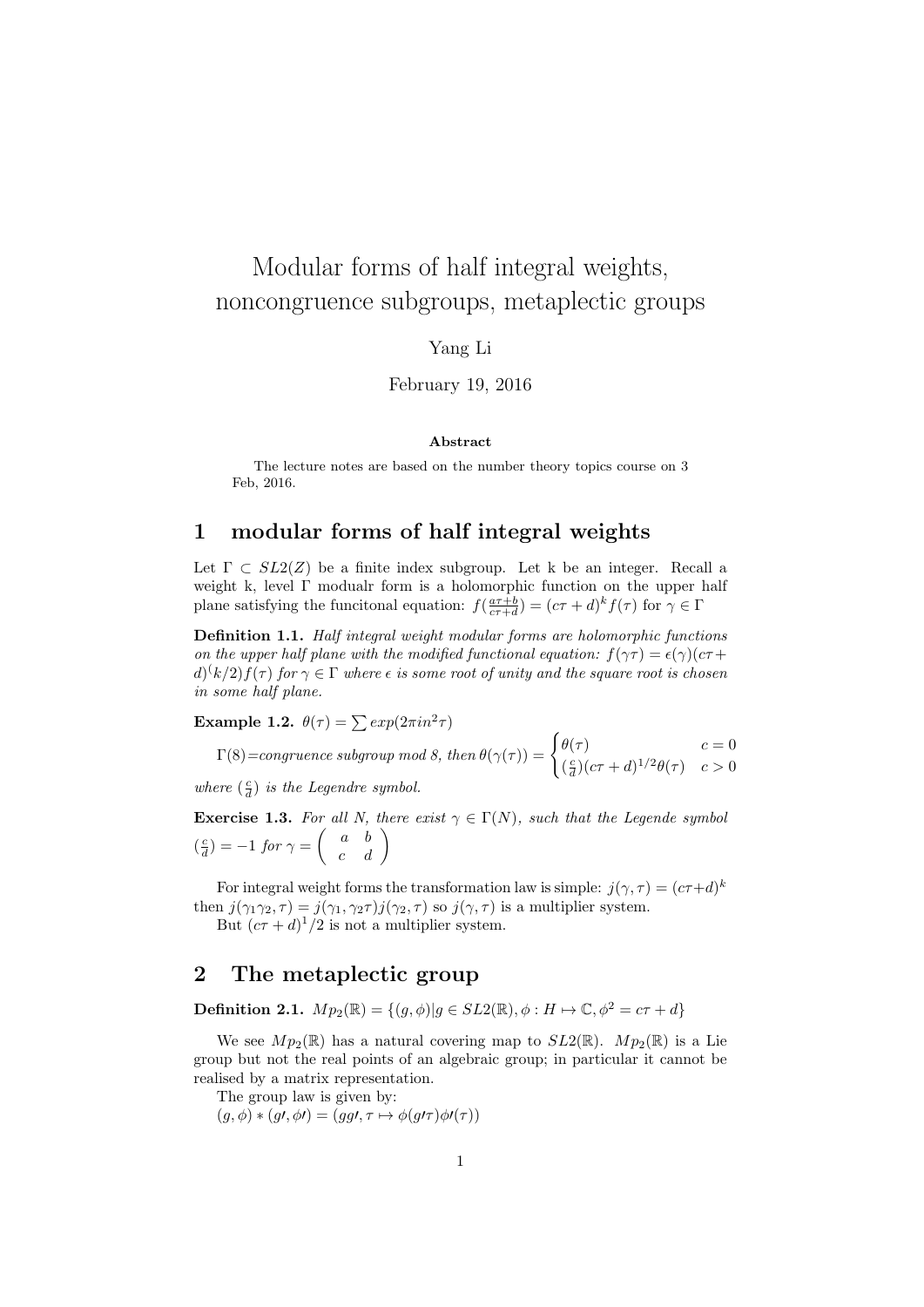Recall the  $\theta$  function satisfies some functional equation. This means the factor of automorphy forms a multiplier system. This fact is equivalent to:

The covering map  $Mp_2(\mathbb{R}) \to SL_2(\mathbb{R})$  splits on  $\Gamma(8)$  with the splitting given by  $(\frac{c}{d})(c\tau + d)^{1/2}$ 

Remark 2.2. The way to prove this is indeed a multiplier system: either use the fact that the theta function is nonzero, or use quadratic reciprocity.

# 3 Congruence subgroup problem for  $SL_n$

Question: if  $\Gamma \subset SL(O_K)$  has finite index, where K is a number field, is  $\Gamma$  a congruence subgroup?

Here the congruence subgroup means the coefficients of the matrix equals the identity matrix mod the ideal (n).

**Example 3.1.** For  $SL_2(Z)$ , the answer is no.

Take  $\Gamma \subset SL_2(\mathbb{Z})$  small enough so that  $\Gamma$  is not torsion free. Then  $\Gamma$  is a free group, so there is a surjection  $\Gamma \mapsto \mathbb{Z}$ .

Let  $\hat{\Gamma} = \lim_{\Sigma} \Gamma / \Upsilon \Upsilon$  has finite index in  $\Gamma$ . Let  $\bar{\Gamma} = \lim_{\longleftarrow} \Gamma/\Gamma(n)$ . The hom from  $\Gamma$  to  $\mathbb Z$  extends to  $\hat{\Gamma} \mapsto \hat{\mathbb Z}$ .  $\overline{\Gamma}$  is the closure of  $\Gamma$  in  $SL_2(\mathbb{A}_f)$ . Since  $SL_2$  is semisimple, the commutator map is surjective,  $[sl_2, sl_2] \mapsto sl_2$ . So  $[\bar{\Gamma}, \bar{\Gamma}]$  is open in  $SL_2(\mathbb{A}_f)$ , since  $\bar{\Gamma}$  is open in  $SL_2(\mathbb{A}_f)$ . So  $[\bar{\Gamma}, \bar{\Gamma}]$  has finite index in  $\overline{\Gamma}$ . Hence there is no hom  $\bar{\Gamma} \mapsto \hat{\mathbb{Z}}$  apart from 0. There is  $1 \mapsto C \mapsto \hat{\Gamma} \mapsto \bar{\Gamma} \mapsto 1$ .

C is called the congruence kernel.

**Theorem 3.2.** The theorem of Bass-Milnor-Serre says that if n is greater or equal to 3, and the number field K has a real place, then every subgroup of finite index in  $SL_n(O_K)$  is a congruence subgroup.

If K is totally complex there will be a noncongruence subgroup.

Let K be totally complex, and contains an n-th root of unity. We can define the n-th power Legendre symbol on K, as follows:

Let  $a \in K$ , p=prime ideal in  $O_K$ , p does not divide na, then

 $a^{\frac{Np-1}{n}}$ =some n-th root of unity mod p.

Define the Legendre symbol  $(\frac{a}{p})$  to be the n-th root of 1.

For a general ideal coprime to na, define the Legendre symbol by the product law.

Define  $\Gamma(n^2)$  to be the congruence subgroup in  $SL_2(O_K)$  mod the ideal  $(n^2)$ . Define a map  $\kappa : \Gamma(n^2) \mapsto \mu_n$ 

$$
\left(\begin{array}{cc} a & b \\ c & d \end{array}\right) \mapsto \begin{cases} \left(\frac{c}{d}\right) & c \neq 0 \\ 1 & c = 0 \end{cases}
$$

**Theorem 3.3.** Kubata:  $\kappa$  is a hom, and its kernel is a noncongruence subgroup.

Exercise 3.4. Prove this.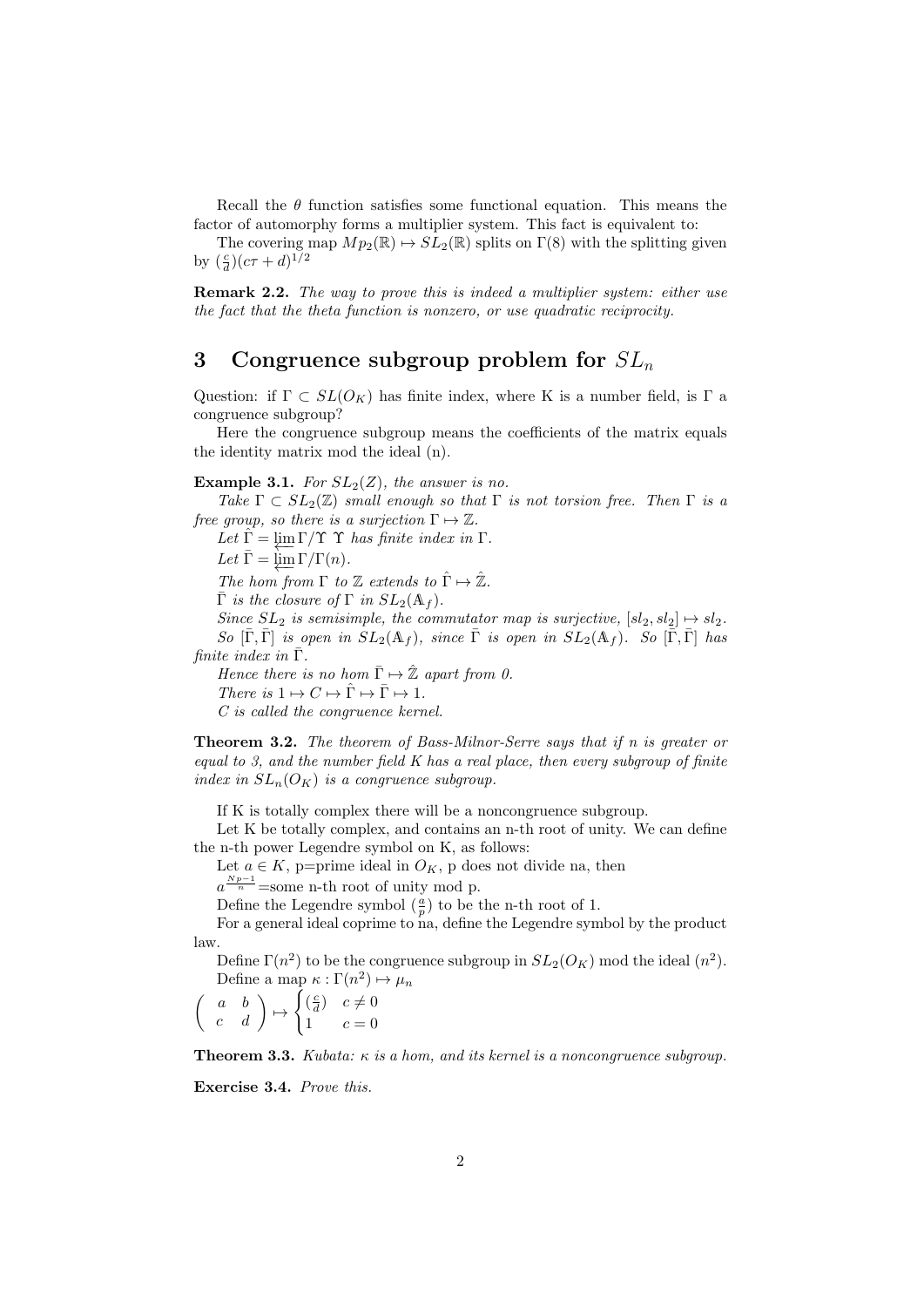Bass-Milnor-Serre extended the  $\kappa$  to  $SL_m(O_K, n^2)$ .

 $\kappa$  gives an isomorphism between the congruence kernel and  $\mu_n$  as long as n is the total number of roots of unity in K.

This means every subgroup of finite index in  $SL_m(O_K, n^2)$  contains some  $\Gamma(N) \cap \ker(\kappa)$ . (If either m is at least 3 or [K:Q]) is at least 4).

Remark 3.5. Kubata's exercise is equivalent to the reciprocity formula for the Legendre symbol in K, ie the Artin reciprocity law for Kummer extensions of K.

### 4 Digression on K theory

Before going on, define the K2 group of a field. Let K be any infinite field. The group  $SL_m(K)$  is perfect for m at least 3, meaning it is equal to its own commutator subgroup.

Hence  $SL_m(K)$  has a universal central extension.

 $1 \mapsto K2(K) \mapsto St_m(K) \mapsto SL_m(K) \mapsto 1$ 

Here  $K2(K)$  is defined to be the kernel. It does not depend on m as long as m is at least 3.

We recall what it means to be a universal central extension: for any Abelian group A, the central extensions of the form

 $1 \mapsto A \mapsto ? \mapsto SL_m(K) \mapsto 1$ 

are in bijective correspondence with the hom set  $Hom(K2(K), A)$ 

where the correspondence is given by the obvious morphism of extension sequences.

For a field K, the group  $K2(K)$  is calculated by Matsumoto as follows (giving a presentaion of  $K2(K)$ :

 $K2(K) = K^* \otimes_{\mathbb{Z}} K^* /$ 

We will write  $\{a, b\}$  for the image of the tensor  $a \otimes b$  in K2(K).

Remark 4.1. In terms of matrices this means:

 $[diag(a, a^{-1}, 1, \ldots, 1), diag(b, b^{-1}, 1, \ldots, 1)] \in K_2(K)$ 

Notice we need at least  $3*3$  matrices for this to make sense. The  $\tilde{\ }$  means taking the preimage in  $St_m(K)$ .

We also get an extension sequence for  $SL_2$ :

 $1 \mapsto K2(K) \mapsto something \mapsto SL_2(K) \mapsto 1$ 

by taking the middle term to be the preimage of  $SL_2(K)$  in  $St_3(K)$ .

This extension is easy to describe: here is a inhomogeneous 2-cocycle.  $\sigma(g,h)=\{X(gh)/X(g),X(gh)/X(h)\}, g,h\in SL_2(K)$ 

 $X({\begin{pmatrix} a & b \ c & d \end{pmatrix}}) = \begin{cases} c & c \neq 0 \\ d & c = 0 \end{cases}$  $d \quad c = 0$ 

This satisfies the cocycle relation.

 $\sigma(g_1g_2, g_3)\sigma(g_1, g_2) = \sigma(g_1, g_2g_3)\sigma(g_2, g_3)$ 

**Remark 4.2.** The cocycle condition is equivalent to the associativity of the group law on  $SL_2(K) \times K_2(K)$ .

**Exercise 4.3.** Show  $\sigma$  is a 2-cocycle. (Need properties of  $\{a, b\}$ ): the bilinearity of the tensor and the relation  $\{x, 1 - x\}$  = 1 for  $x \neq 1$ .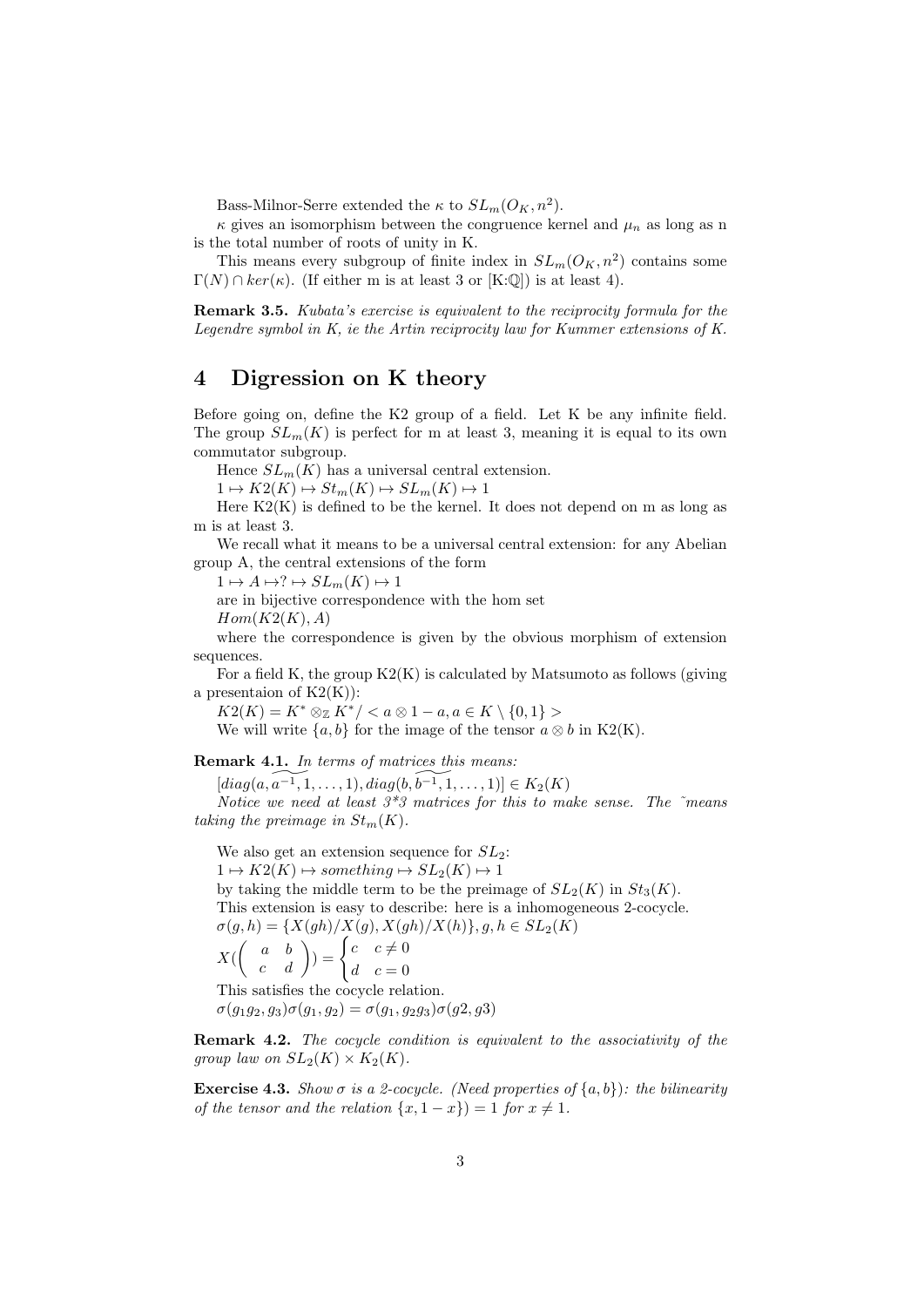#### 5 Hilbert symbol, metaplectic group again

Let  $\mathbb{Q}_p$ =either a p-adic field or the real numbers. Define for  $a, b \in \mathbb{Q}_p$ 

 $(a, b)_p =$  $\int 1$  ax<sup>2</sup> + by<sup>2</sup> = 1 has a solution in  $\mathbb{Q}_p$ −1 if not For the real number case,  $(a, b) = \begin{cases} 1 & a > 0 \text{ or } b > 0 \end{cases}$ 

$$
b, b) = \begin{cases} -1 & a, b < 0 \end{cases}
$$

The  $(a,b)$  is called the Hilbert symbol and it satisfies the bilinear relations and the property that  $(x, 1-x) = 1$  for  $x \neq 1$ .

In other words the Hilbert symbol is a hom  $K_2(\mathbb{Q}_p) \mapsto \{1, -1\}$ . In fact it is the only nontrivial such.

For the real number case we get a central extension of  $SL_2(\mathbb{R})$  which reproduces our  $Mp_2(\mathbb{R})$ . This is a unique connected double cover.

Note: if G=Lie group, then G is homotopic to the maximal compact subgroup. In the case of  $SL_2(\mathbb{R})$ , the maximal compact subgroup is the circle, so the first fundamental group is  $\mathbb{Z}$ , hence there is a unique connected double cover.

The quadratic reciprocity can be stated as:

 $a, b \in \mathbb{Q}^*, \prod_{p \text{ prime or infinity}} (a, b)_p = 1$ 

For each prime we have a central extension

 $1 \mapsto \mu_2 \mapsto SL_2(\mathbb{Q}_p) \mapsto SL_2(\mathbb{Q}_p) \mapsto 1$ 

defined by the relavent two-cycle  $\sigma_p$ .

We can put these together to obtain an adelic version:

 $1 \mapsto \mu_2 \mapsto SL_2(\mathbb{A}) \mapsto SL_2(\mathbb{A}) \mapsto 1$ 

where  $\sigma_{\mathbb{A}} = \prod \sigma'_p$ , and  $\sigma'_p$  is cohomologous to  $\sigma_p$ .

By the Hilbert symbol version of the reciprocity law, the cocycle  $\sigma_A$  splits on  $SL_2(\mathbb{O})$ .

It turns out if p is odd, then  $\sigma_p$  splits on  $SL_2(\mathbb{Z}_p)$  and  $\sigma_2$  splits on  $SL_2(\mathbb{Z}_2, 4)$ .  $\sigma_A$  will split on  $\overline{U} = \prod_{p odd} SL_2(\mathbb{Z}_p) \times SL_2(\mathbb{Z}_2, 4).$ 

Now on  $\Gamma(4)$  we have two different splittings of almost the same extension (the difference between the two extensions is  $\sigma_{\infty}$ ).

If we divide one splitting by another, we get a map  $\kappa : \Gamma(4) \mapsto \mu_2$ . If these were two different splittings of the same cocycle,  $\kappa$  would be a hom. But if they are not, then  $\kappa$  is a splitting of  $\sigma_{\infty}$ ), ie,  $\sigma_{\infty}(g, h) = \kappa(g)\kappa(h)/\kappa(gh)$ .

**Remark 5.1.** This is how we show  $\kappa(\gamma)(c\tau+d)^{1/2}$  is a multiplier system. And when we work out what  $\kappa$  is, we get  $\kappa \begin{pmatrix} a & b \\ c & d \end{pmatrix}$   $) = \begin{pmatrix} \frac{c}{d} \end{pmatrix}$ 

Example 5.2. If  $K$  is totally complex, then

 $\overline{SL_2}(K_\infty)=\overline{SL_2(\mathbb{C})^N}, K_\infty=K\otimes_{\mathbb{Q}}\mathbb{R}$ 

 $SL_2(\mathbb{C})$  is simply connected, ie, it has no nontrivial covering groups. Complex Hilbert symbols are 1.

So the extension  $1 \mapsto \mu_n \mapsto SL_2(\mathbb{A}) \mapsto SL_2(\mathbb{A}) \mapsto 1$ splits on  $SL_2(K)$  by reciprocity law, and also splits on  $U \times SL_2(K_\infty)$ .  $\Gamma(n^2) = SL_2(K) \cap (U \times SL_2(K_{\infty})).$ On  $\Gamma(n^2)$  we have two splittings of the same extension. Dividing one extension by another, we get a hom  $\kappa : \Gamma(n^2) \mapsto \mu_n$ .